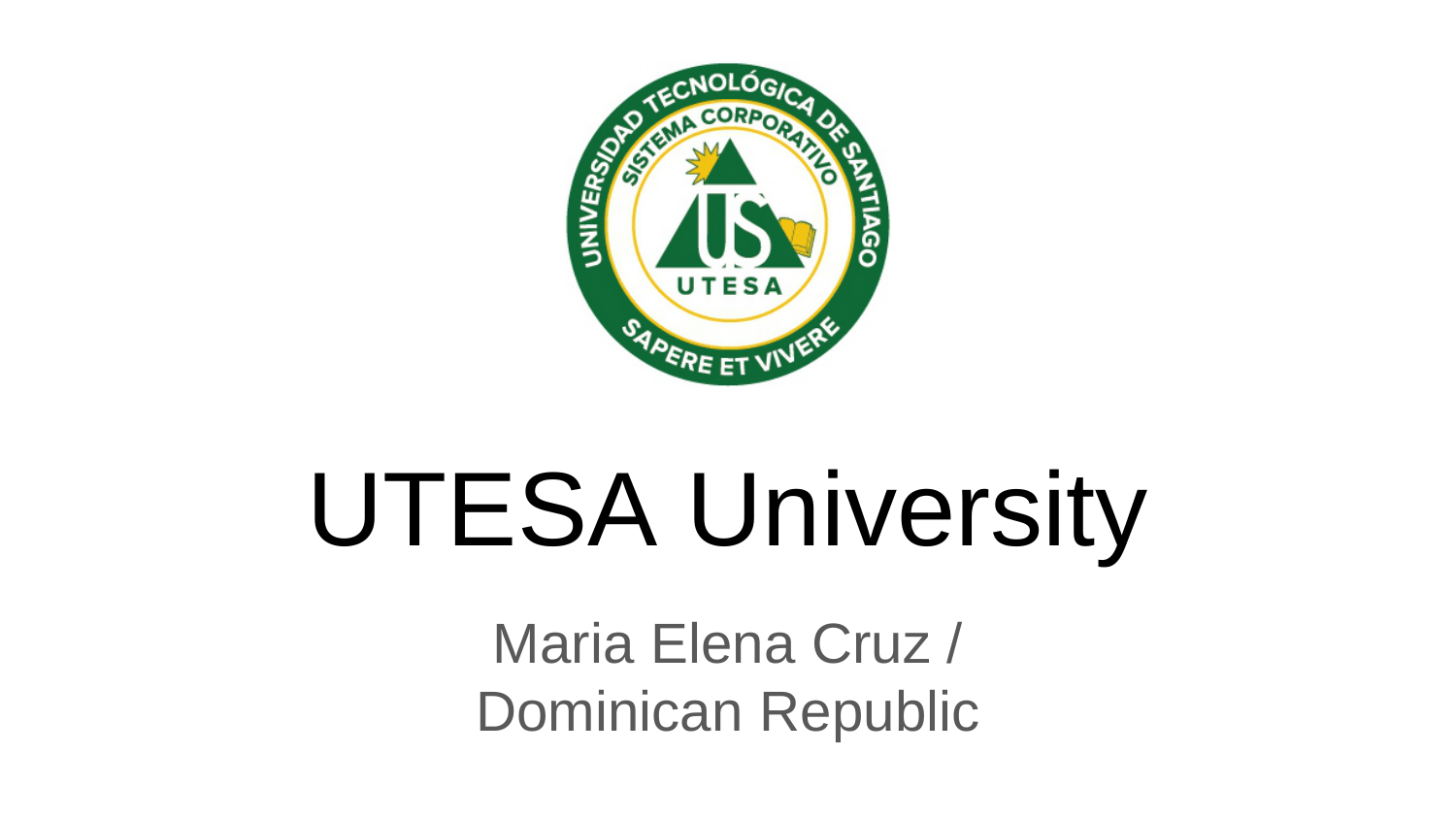## UTESA University was founded on November 12, 1974 in the city of Santiago, Dominican Republic.

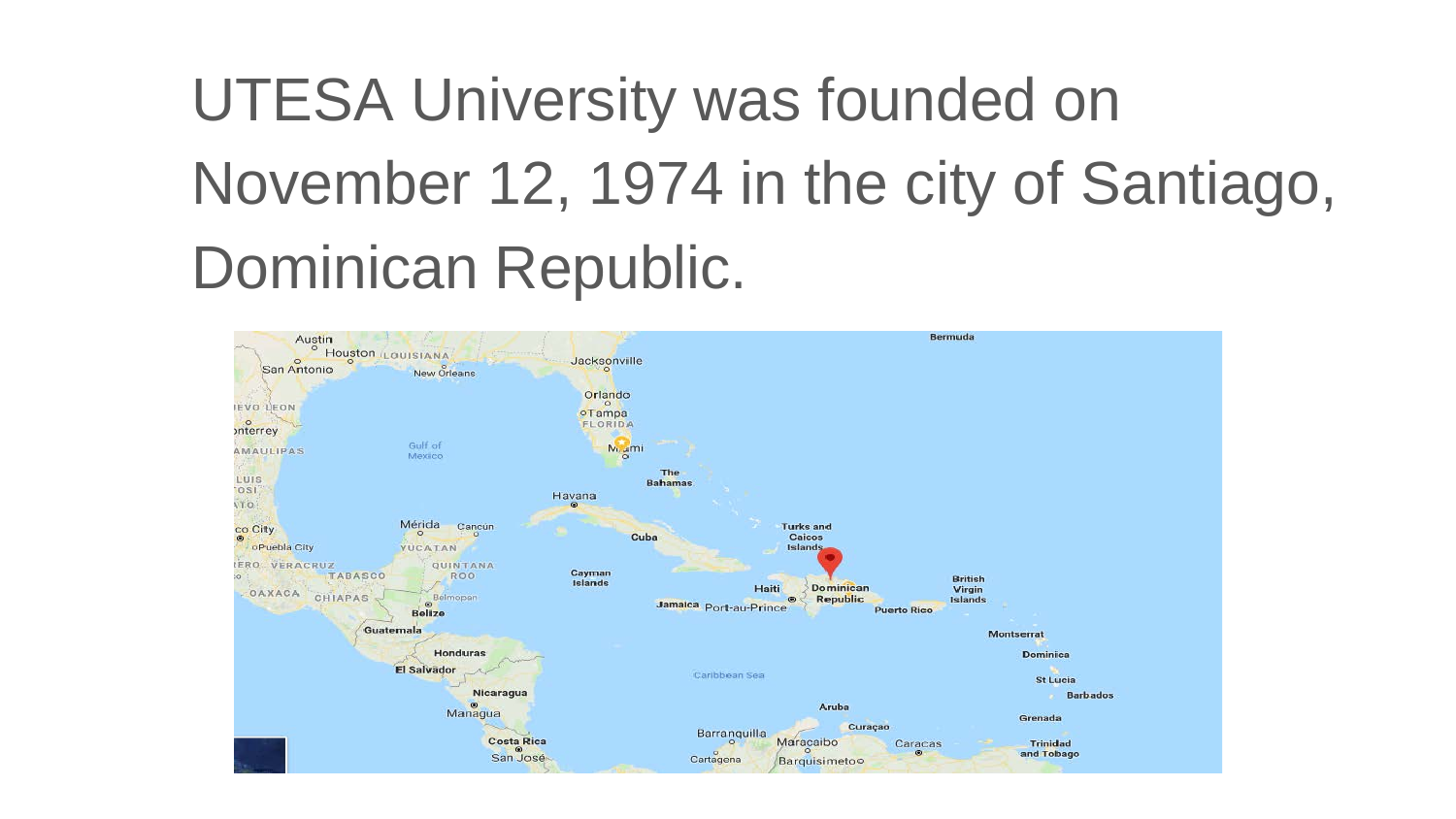#### Leadership:

Priamo Rodriguez, President and founder of the University

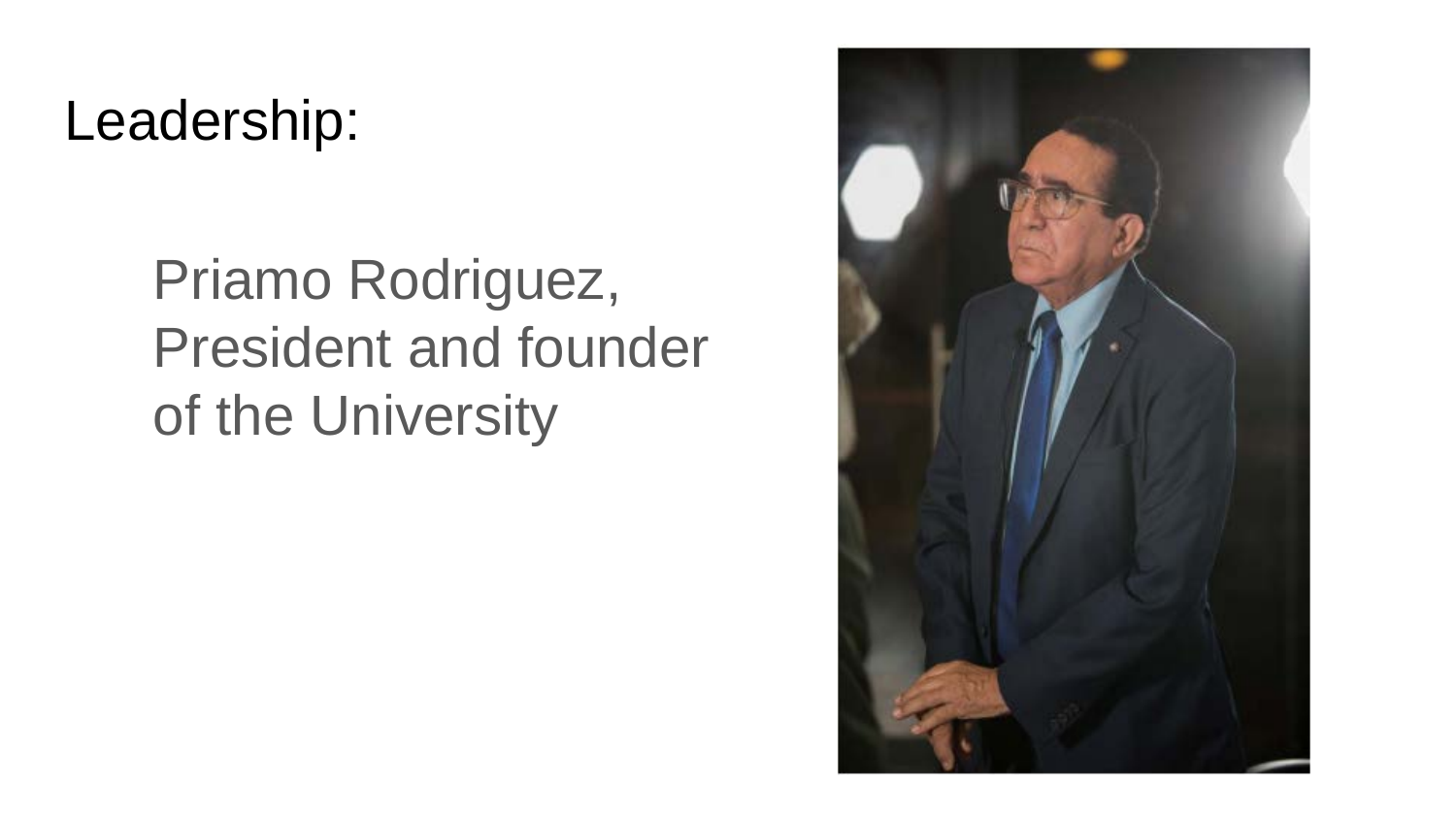#### UTESA Mission

Educate and specialize human resources, carry out and promote scientific research, produce goods and services with a sense of social projection and equal opportunities for all people, without distinction of race, gender, religious and / or political creed.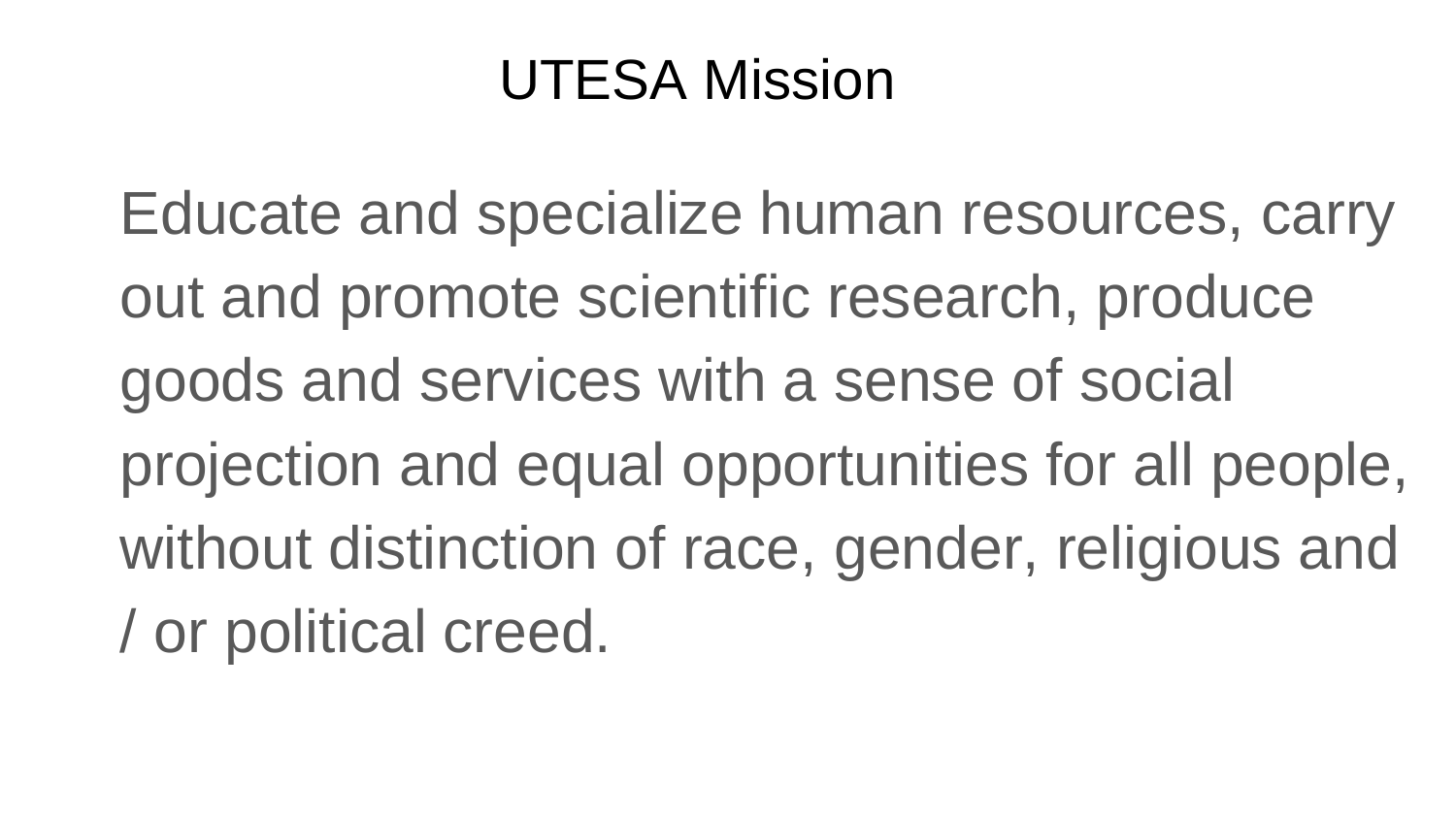#### Vision

UTESA will continue to be the most important corporate university of the country, both in the qualitative and quantitative order; because of the impact of its alumni, the production, the transfer and dissemination of knowledge, the communication and information. Because of the harmonious integration of universitycompany actors, the relevance of the services it offers to the national community and because of its international projection.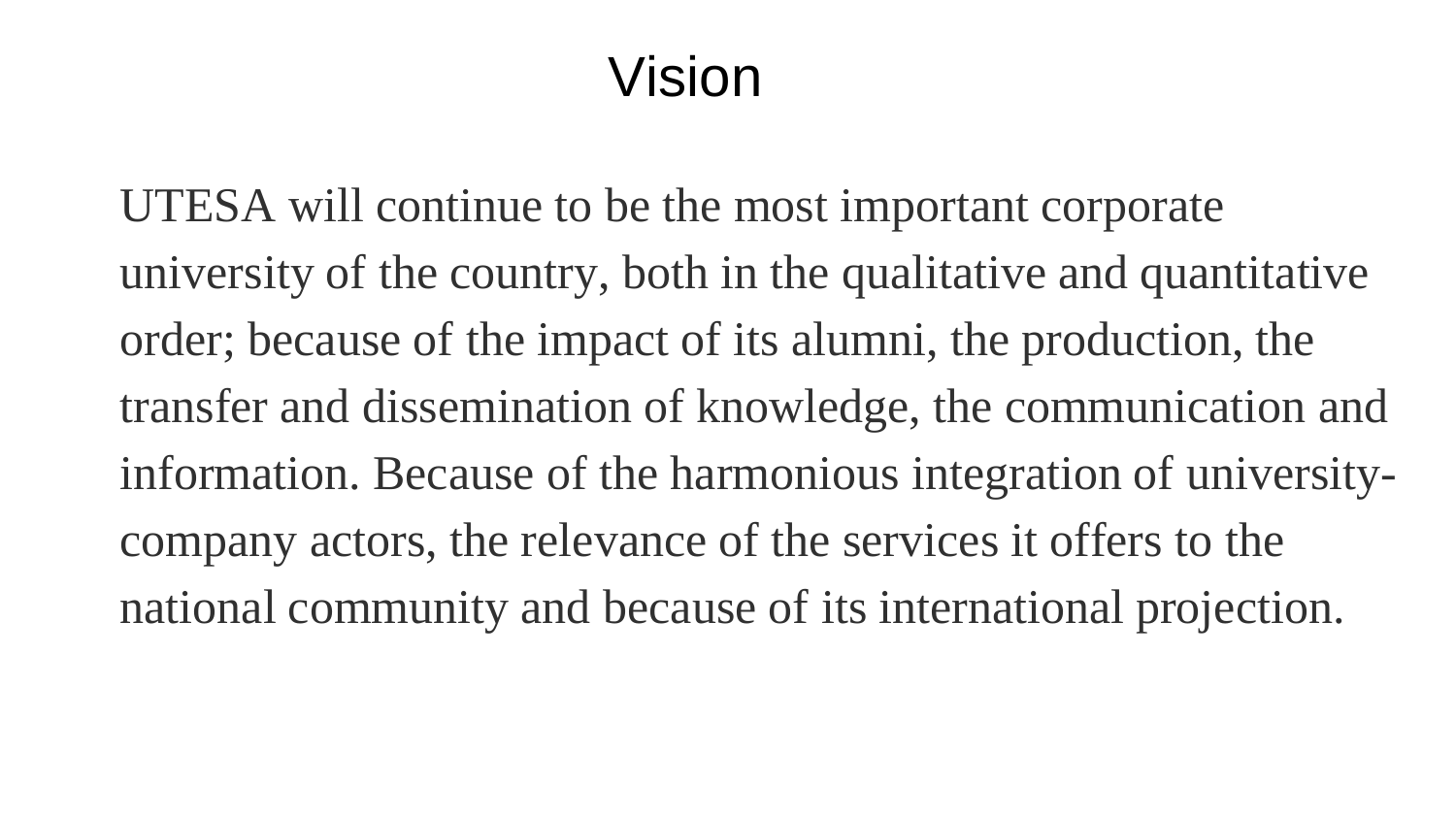#### Decentralized University System with 8 Campuses

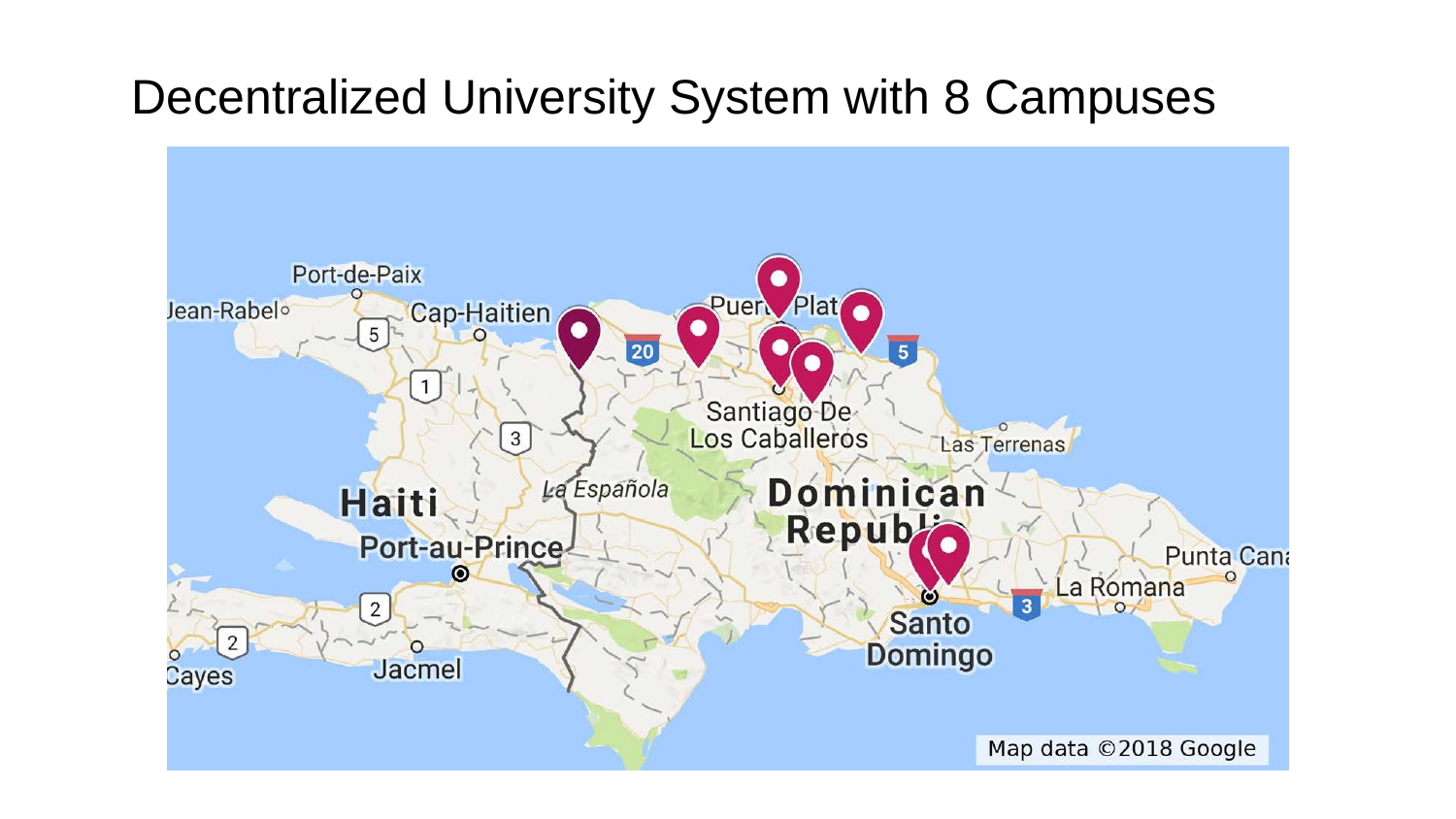### University Stats

- 28 Undergraduate Degree Programs
- 15 Graduate Degree Programs
- 70,000 students (undergraduate, graduate and continuing education)
- 107,603 Alumni
- 2,070 professors
- 998 administrative sttaff
- More that 300 national and international cooperation agreements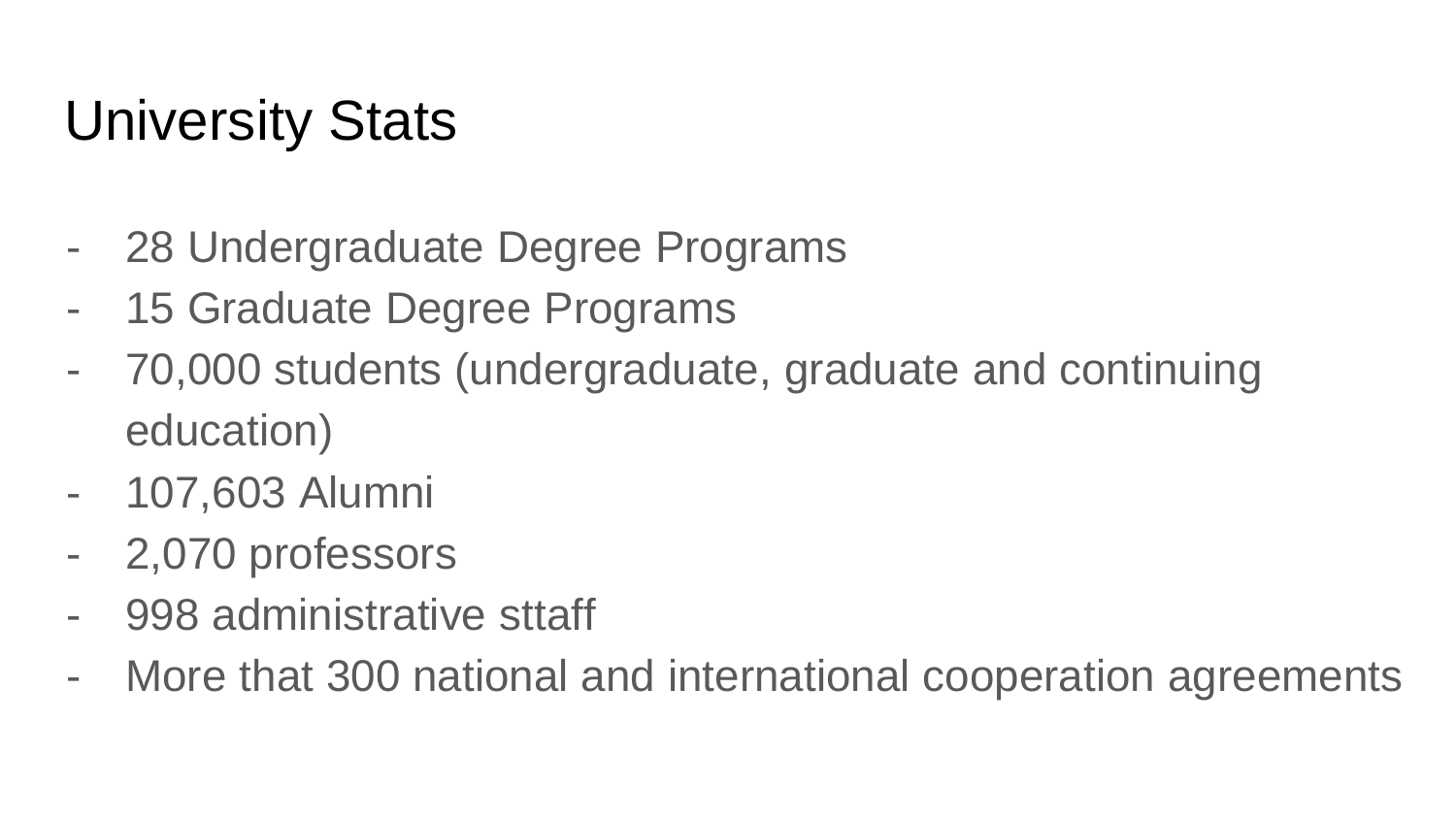#### Research @ UTESA

Areas of Research Interest:

- Health Sciences
- Engineering and Environmental Sciences
- Social Sciences, Economics and Humanities
- Tourism

The university have 4 journals for publishing research on the previous areas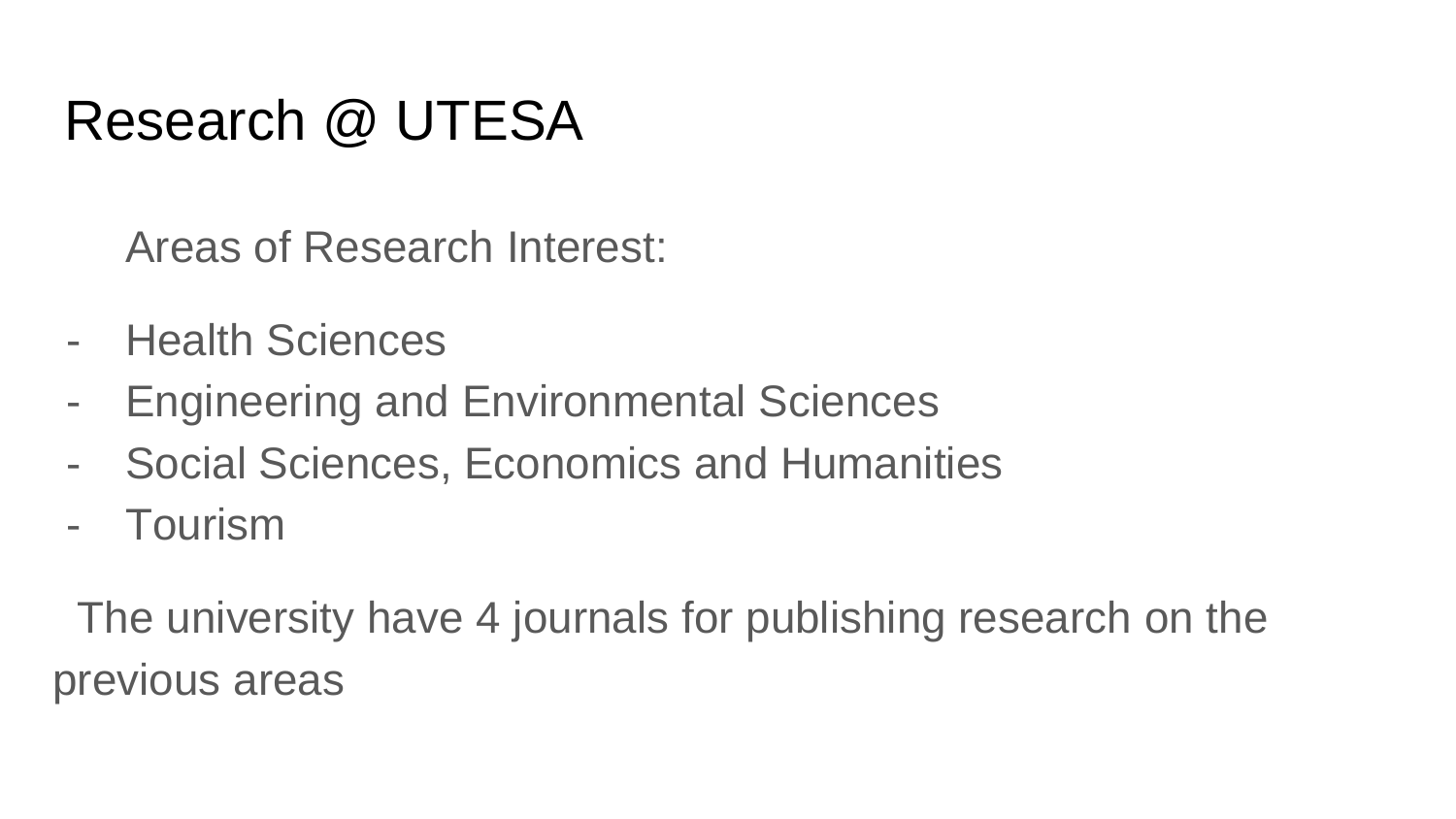#### University-Company Model

The university system has the following companies: a newspaper, a hotel, a hospital, clinical laboratories, an industrial park, a convention center, a solar panel factory, among among others.

Many university students complete their internships in these companies.